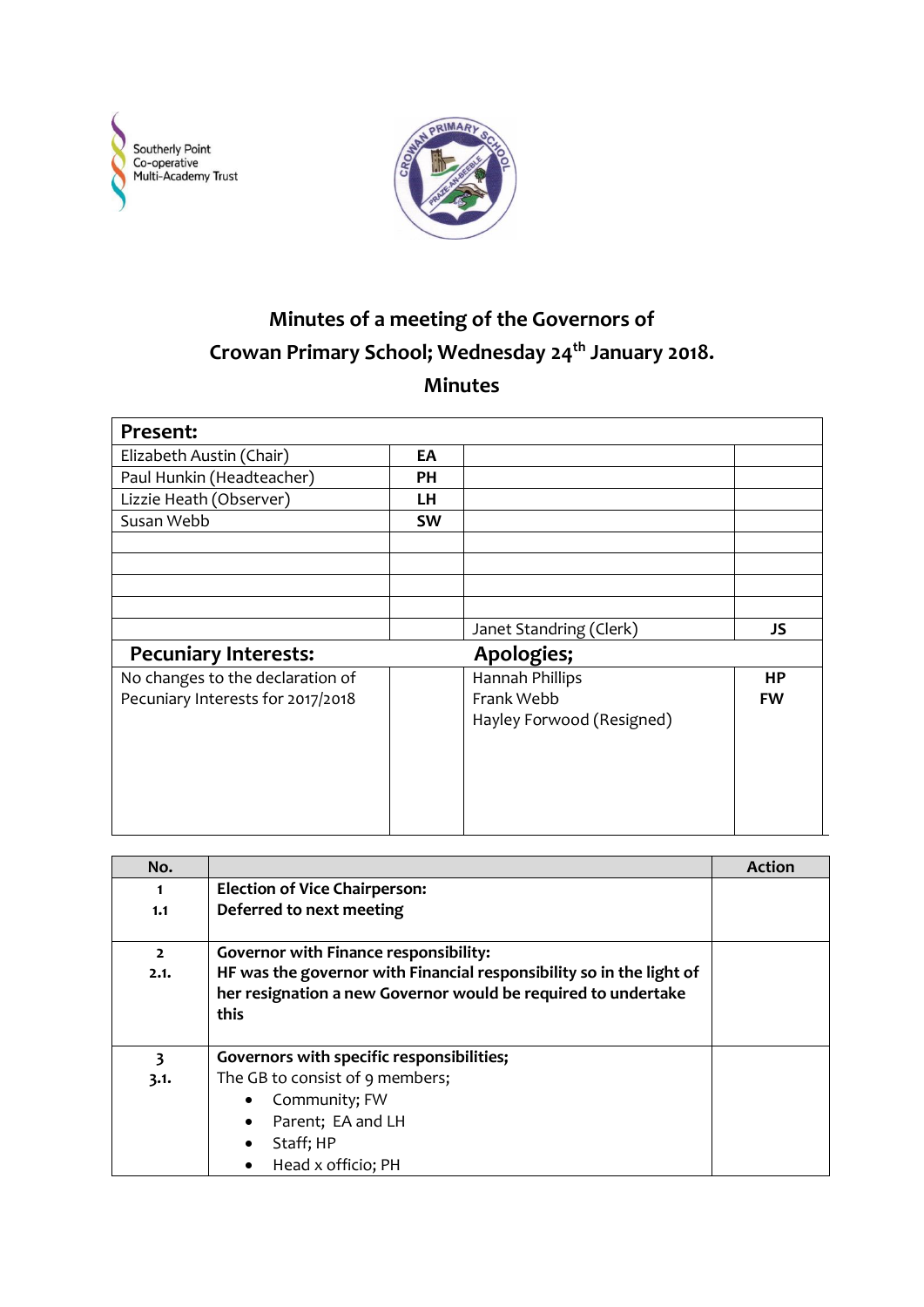|                | Alumni; SW<br>٠                                                       |  |
|----------------|-----------------------------------------------------------------------|--|
|                | Community; 1 vacancy<br>٠                                             |  |
|                | Parent: 1 vacancy<br>٠                                                |  |
|                | Hub Representatives; EA, HP (2 to attend)<br>$\bullet$                |  |
|                | Finance Governor; Vacancy<br>$\bullet$                                |  |
|                | Health and Safety; FW                                                 |  |
|                | Whistle Blower; EA                                                    |  |
|                | Safeguarding; HP<br>$\bullet$                                         |  |
|                |                                                                       |  |
|                | Literacy; EA                                                          |  |
|                | Maths; SW                                                             |  |
| $\overline{4}$ | Minutes of the last meeting;                                          |  |
| 4.1.           | The minutes of the last meeting were approved to be accepted as a     |  |
|                | true record                                                           |  |
|                |                                                                       |  |
| 4.2.           | <b>Matters Arising;</b>                                               |  |
|                | Governor vacancies; 1 parent and 1 Community Governor vacancies;      |  |
|                | to be advertised following the Hub meeting at the start of February   |  |
|                |                                                                       |  |
| 5              | <b>Headteachers Report;</b>                                           |  |
| 5.1.           | PH presented his report to Governors.                                 |  |
| 5.2.           | Numbers on roll; 100                                                  |  |
| 5.3.           | The report was following the new MAT format                           |  |
| 5.4.           | Pupil Premium children; 21 in the school not including the service    |  |
|                | family children                                                       |  |
| 5.5.           | SEN; Details were presented                                           |  |
| 5.6.           | National figures would be produced by the MAT once available          |  |
| 5.7.           | Attendance figures were presented according to year groups.           |  |
| 5.8.           | I child in school with Education Health Care Plan and no Children in  |  |
|                | Care                                                                  |  |
| 5.9            | No children subject to the mental health services or receiving        |  |
|                | counselling                                                           |  |
| 5.10           | No Exclusions reported                                                |  |
| 5.11           | Staff absence; this would be better recorded in hours as not all      |  |
|                | staff worked for a full day, but the present format did not allow for |  |
|                | this                                                                  |  |
| 5.12.          | Complaints procedures detailed                                        |  |
| 5.13           | One TA appointed for child with Education Health Care Plan and as     |  |
|                | a lunchtime supervisor                                                |  |
| 5.14.          | SCITT student teacher had been in the school for the Autumn Term      |  |
|                | and would return in the summer term.                                  |  |
| 5.15           | Pupil Progress data circulated                                        |  |
| 5.16.          | Policies; some of these may be superseded by policies drawn up by     |  |
|                | the MAT                                                               |  |
| 5.17.          | The in school policies (applicable to Crowan only) would be           |  |
|                | reviewed by the LGB                                                   |  |
| 5.18           | Home School agreement would reflect MAT values                        |  |
| 5.19           | One member of staff had now completed their training as an SEN        |  |
|                | Lead Professional and had already taken place in one TAC meeting;     |  |
|                | this fulfilled one of the action points of the S175 Annual            |  |
|                | Safeguarding return.                                                  |  |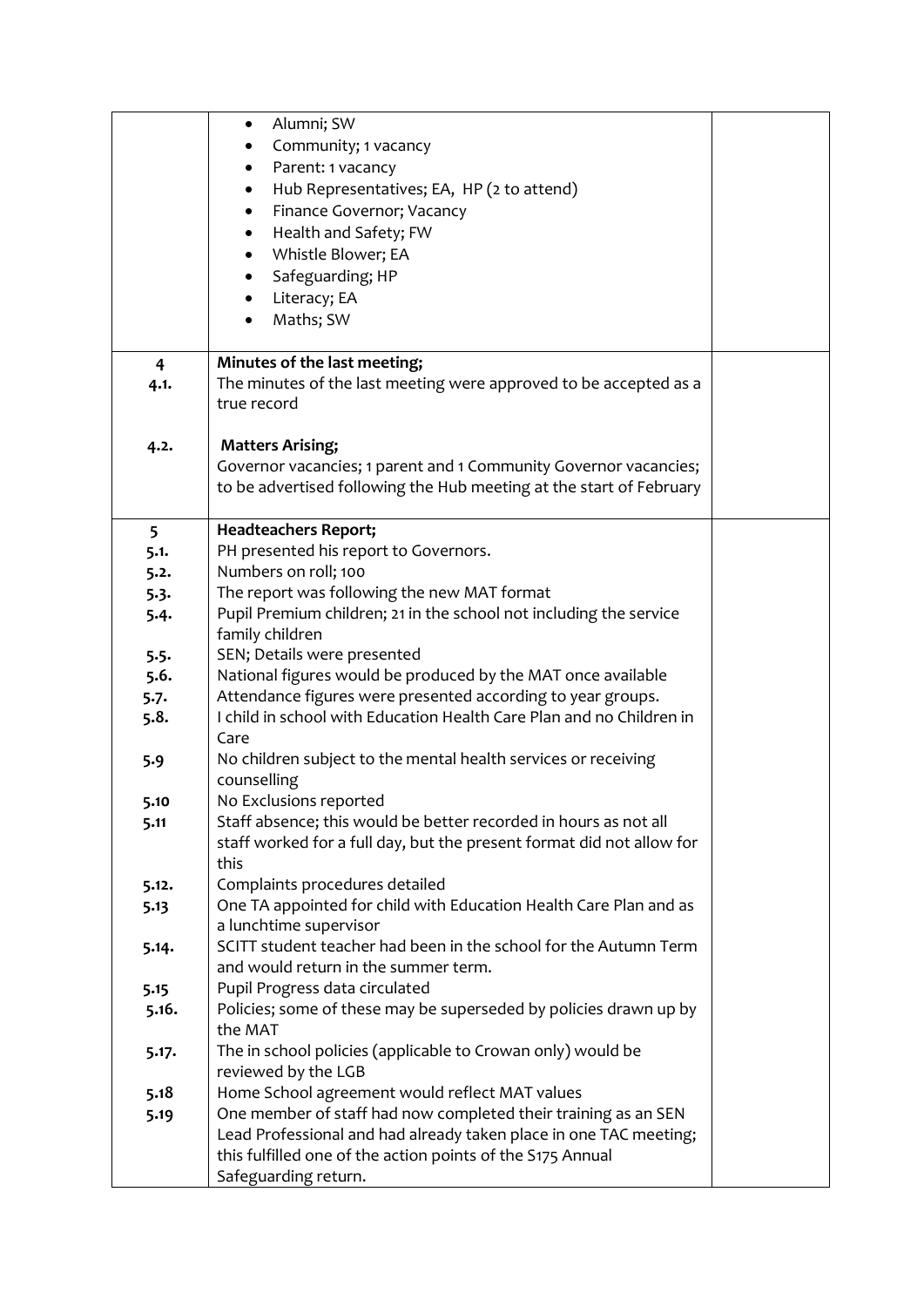| 5.20  | 6 monthly review of the Education Health Care Plan had been                                             |           |
|-------|---------------------------------------------------------------------------------------------------------|-----------|
|       | carried out and the regular termly reviews had taken place                                              |           |
| 5.21  | Finance; no regular monthly figures had been received and there                                         |           |
|       | would be no visit by the Finance Officer until the end of February                                      |           |
| 5.22. | Pupil Premium; The y5 and 6 pupil attendance on the Bristol                                             |           |
|       | residential had been subsidised.                                                                        |           |
| 5.23  | Some training would be delivered within the MAT.                                                        |           |
| 5.24  | The school was taking part in the Writers' Block to extend more                                         |           |
|       | able writers and inspire others to become eager writers.                                                |           |
| 5.25  | Teacher assessment materials had been purchased.                                                        |           |
| 5.26  | Music tuition is still provided within the school.                                                      |           |
| 5.27  | PH reported on the intervention in place for the PP children within                                     |           |
|       | the school.                                                                                             |           |
| 5.28  | Sports Premium; The school now bought into the second tier level                                        |           |
|       | with the Helston and Lizard MAT schools.                                                                |           |
| 5.29  | It was essential to demonstrate that the lessons and staff training                                     |           |
|       | were of an acceptable quality                                                                           | PH        |
| 5.30  | Minibus training has been undertaken by Mrs Richards and PH                                             |           |
|       | would be undertaking his training shortly.                                                              |           |
| 5.31  | It was not considered cost effective at present to purchase a mini                                      |           |
|       | bus for the sole use of the school.                                                                     | <b>PH</b> |
| 5.32  | Mini buses may be an option to be used for school camp. PH                                              |           |
|       | looking into this.                                                                                      |           |
| 6     | <b>School Development/Self Evaluation:</b>                                                              |           |
|       |                                                                                                         |           |
|       |                                                                                                         |           |
| 6.1.  | This was circulated to GB members.                                                                      |           |
| 6.2.  | The context box in time would contain the necessary information<br>for Governors.                       |           |
| 6.3.  |                                                                                                         |           |
| 6.4.  | The Self Evaluation details were presented.<br>Some targets were based on end of year data and would be |           |
|       | checked off at that point.                                                                              |           |
| 6.5   | Work to be undertaken on the sky lights damage in the room used                                         |           |
| 6.6.  | by the pre-school.                                                                                      |           |
| 6.7.  | Temporary repair carried out on damage to playground fence.                                             |           |
|       | Dave Ellis was now Estates Manager for the Trust and a further                                          |           |
|       | person was now employed to visit each school on a monthly basis                                         |           |
| 6.8.  | to undertake small jobs that required doing.                                                            |           |
|       | Interior and Exterior lighting were on going issues and required                                        |           |
| 6.9   | improvement work                                                                                        |           |
|       | Costs of lease to pre-school and charges and timings for out of                                         |           |
| 6.10  | school provision needed to be reviewed.                                                                 |           |
| 6.11. | A discussion took place with regards to this.                                                           |           |
|       | Q; Could a different charge be offered to regular users?                                                |           |
| 6.12. | A; It was considered this would be hard to administer                                                   |           |
|       | Q: How long was it since the lease on the Pre School had been                                           |           |
|       | reviewed?                                                                                               |           |
|       | A: This was some years ago, and the school had to cover the cost of                                     | PH        |
|       | upkeep and cleaning, lighting etc. PH to ascertain what other                                           |           |
| 6.13. | schools were charging                                                                                   |           |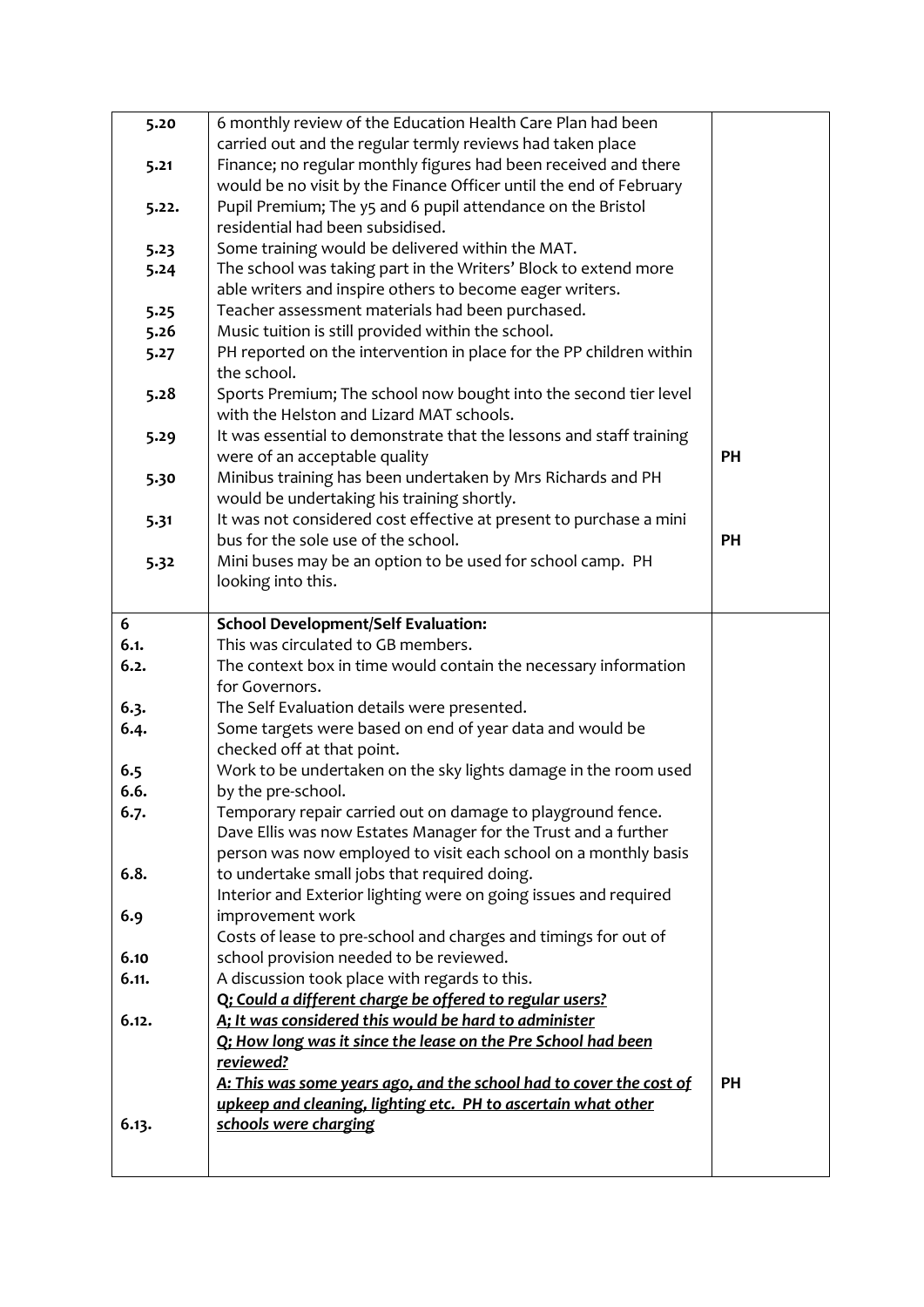| 6.14           | Latest school data was presented and it was reported that the Hub                                                                     | <b>RL</b>        |
|----------------|---------------------------------------------------------------------------------------------------------------------------------------|------------------|
|                | Leader could use this to ascertain that sufficient progress was                                                                       |                  |
| 6.15           | being made in all areas, and what areas needed future focus                                                                           |                  |
|                | Richard Lawrence (Hub Leader) would like the opportunity to                                                                           |                  |
| 6.16           | discuss data with the LGB. To be arranged                                                                                             |                  |
|                | PH had organised the website in order that all information on the                                                                     |                  |
| 6.17           | SEN offer was easily accessible                                                                                                       | Governors        |
|                | Any questions on the detailed attendance figures in the school                                                                        |                  |
| 6.18           | should be passed to PH.                                                                                                               |                  |
|                | It was considered that an informal meeting for Governors be                                                                           |                  |
|                | arranged to look at areas of the Self Evaluation.                                                                                     |                  |
| 6.19           | The MAT had bought into the Prospective programme for Self -                                                                          | <b>Governors</b> |
|                | Evaluation. PH would look at each section on the present document                                                                     |                  |
|                | with Governors                                                                                                                        |                  |
|                | Governors to meet on Wednesday 7 <sup>th</sup> March at 6.30pm                                                                        |                  |
| $\overline{7}$ | Safeguarding;                                                                                                                         |                  |
| 7.1.           | All staff had undertaken 'Safeguarding in Education' training to<br>update their knowledge and would be undertaking E safety training |                  |
|                | in May.                                                                                                                               |                  |
| 7.2.<br>7.3.   | Next Tuesday there would be a session in the school on Child                                                                          |                  |
| 7.4.           | Sexual Exploitation and Governor were invited to attend.                                                                              |                  |
| 7.5.           | EA to update her Safeguarding training.                                                                                               |                  |
|                | A new programme was being purchased by the MAT which would                                                                            |                  |
| 7.6.           | enable designated safeguarding leads to share information easily                                                                      |                  |
| 7.7            | There would be a cost implication for this.                                                                                           |                  |
| 7.8            | <b>Health and Safety;</b>                                                                                                             |                  |
| 7.9            | No accidents or incidents reported.                                                                                                   |                  |
|                | Outside equipment had been checked and it had been                                                                                    |                  |
|                | recommended that the bark chippings were replaced and this could                                                                      |                  |
|                | be extended underneath the other equipment. PH to get quotes                                                                          |                  |
| 7.10           | for this and other forms of safety surface.                                                                                           |                  |
|                | The cost of this could possibly be met through Sports Premium                                                                         |                  |
|                | money.                                                                                                                                |                  |
| 8.             | Hub Council/Trustee Committee Feedback;                                                                                               |                  |
| 8.1            | A meeting would be taking place on 6 February to consider the role                                                                    | EA               |
|                | of the LGBs. EA to attend.                                                                                                            |                  |
| 8.2.           | Hub Council meeting to be held 6 March.                                                                                               | EA               |
| 8.3.           | Last meeting in November had discussed the location of important                                                                      |                  |
|                | documents and ensuring that the school was website compliant.                                                                         |                  |
| 8.4.           | The member of staff in school on a Friday worked on keeping the<br>website up to date.                                                |                  |
| 8.5.           | The new data protection in May would involve a number of                                                                              |                  |
|                | changes for schools, and there was legislation over what was                                                                          |                  |
|                | displayed in schools.                                                                                                                 |                  |
| 8.6.           | A discussion took place on this each school would need a                                                                              |                  |
|                | nominated person.                                                                                                                     |                  |
| 8.7            | Policies had been discussed these would be standardised wherever                                                                      |                  |
|                | possible.                                                                                                                             |                  |
| 8.8.           | S175 had been discussed; all these are quality assured by Cornwall                                                                    |                  |
|                | Council                                                                                                                               |                  |
| 8.9.           | Prevent training to be completed in schools                                                                                           |                  |